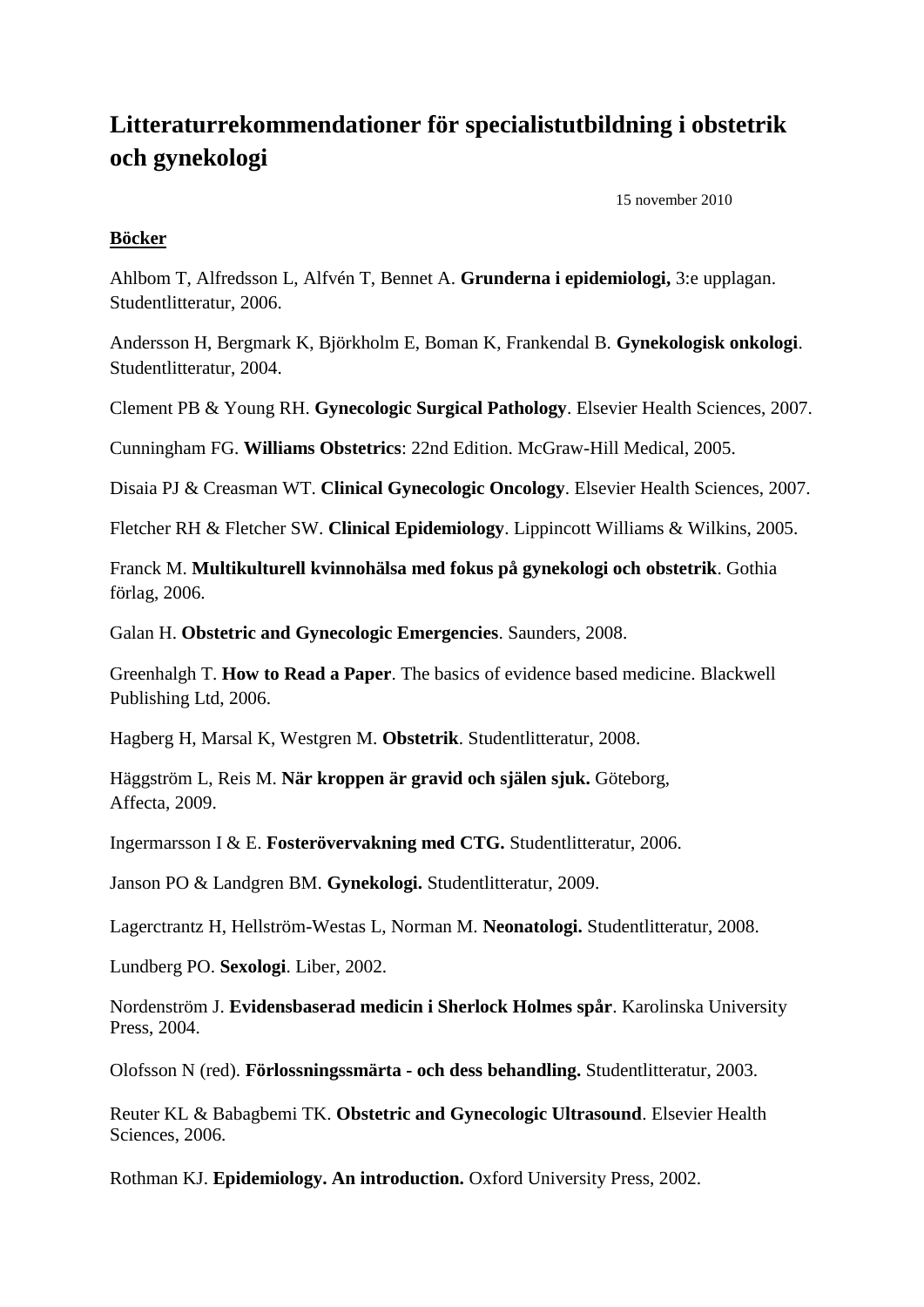Solvang BK, Holme IM. **Forskningsmetodik.** Om kvalitativa och kvantitativa metoder. Studentlitteratur, 1997.

Speroff L & Fritz M. **Clinical Gynecological Endocrinology and Infertility**. Lippincott Williams & Wilkins, 2009.

de Swiet M. **Medical Disorders in Obstetric Practice**. Blackwell Science Ltd, 2002.

Rock JA & Jones HW. **TeLinde's Operative Gynecology.** Lippincott, Williams & Wilkins, 2008

Sjögren B (red). **Psykosocial obstetrik.** Studentlitteratur, 2005.

Tännsjö T. **Vårdetik**. Bokförlaget Thales, 1998.

#### **Internet-adresser**

[www.clinicalevidence.bmj.com](http://www.clinicalevidence.bmj.com/) Systematiska översikter publicerade av the British Medical Journal.

[www.cochrane.org](http://www.cochrane.org/) Cochrane reviews (systematiska översikter).

[www.ctgutbildning.se](http://www.ctgutbildning.se/) Användarnamn: ctg, lösenord: utbildning

[www.dsog.dk](http://www.dsog.dk/) Guidelines från Danska motsvarigheten till SFOG.

[www.fass.se](http://www.fass.se/)

[www.glowm.com](http://www.glowm.com/) Global Library of Women´s Medicine, Editor-in-chief JJ Sciarra, Chicago. Nätbaserad lärobok i obstetrik och gynekologi, kommersiellt obunden och kostnadsfri.

[www.icd.nu](http://www.icd.nu/) Alla diagnoskoder.

[www.internetmedicin.se](http://www.internetmedicin.se/)

[www.janusinfo.org](http://www.janusinfo.org/) Läkemedel under graviditet och amning samt behandlingsrekommendationer

[www.lakemedelsverket.se](http://www.lakemedelsverket.se/) Behandlingsrekommendationer, inkl antikonception.

[www.infpreg.se](http://www.infpreg.se/) Kunskapscentrum för infektioner under graviditet, Karolinska institutet, Stockholm.

[www.misoprostol.org](http://www.misoprostol.org/)

[www.pubmed.com](http://www.pubmed.com/) Sökmotor för medicinska publikationer.

[www.rcog.org.uk](http://www.rcog.org.uk/) Royal College of Obstetricians and Gynaecologists. Evidens-baserade guidelines.